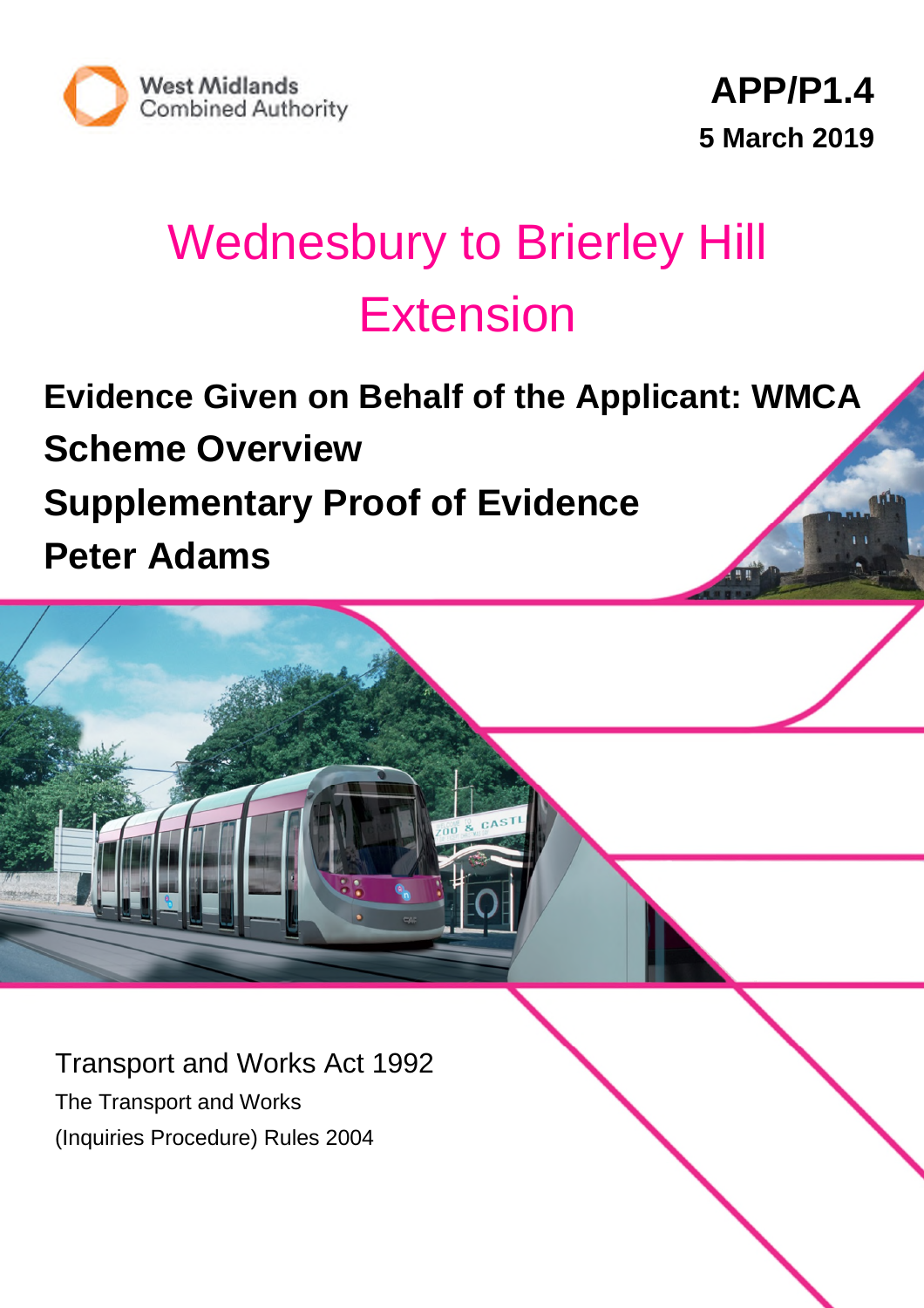#### **1 Introduction**

#### **Reasons for Supplementary Proof of Evidence**

1.1 In my Main Proof of Evidence [APP/P1.1], which was submitted on 19 February 2019, I noted in Section 8, at paragraph 8.2 that:-

*"As with any long-term major scheme of this type, WMCA has continued to take work forward where feasible, including further surveys and outline design work. This has continued during the application process for the Proposed Order and is an ongoing process……. In due course…….the estimated cost of the WBHE, as revised and updated, will inform the Final Business Case for approval through WMCA's normal assurance and governance approval processes……...further information will be made available to the Inquiry into the application for the Proposed Order if it becomes available."*

- 1.2 In preparing the Final Business Case (FBC), WMCA has carried out, through the Midland Metro Alliance (MMA), a thorough estimate of the costs for implementing the project in order to ensure it provides a comprehensive, robust and reliable basis for the consideration of the Financial and Value for Money (Economic) Cases. Subsequently a revised estimated outturn capital cost for the WBHE has been submitted to WMCA by MMA, being an estimated outturn cost for the project of £449.5 million gross of any value engineering savings. Approval of the revised cost is being progressed through the WMCA's normal assurance and governance process, as described above, with a final approval from the WMCA Board being planned for 22 March 2019. It is therefore appropriate to report the revised estimated capital cost to the Inquiry, which is planned to take place during the report's progress through the WMCA Governance process.
- 1.3 As part of the above process the WMCA has reviewed and updated the business case for the scheme and has produced a Final Business Case. This is reported to the Inquiry in the Supplementary Proof of Evidence of my colleague Mr David Carter [**APP/P2.4**] who confirms that, with the revised estimated capital cost, the WBHE still provides good value for money.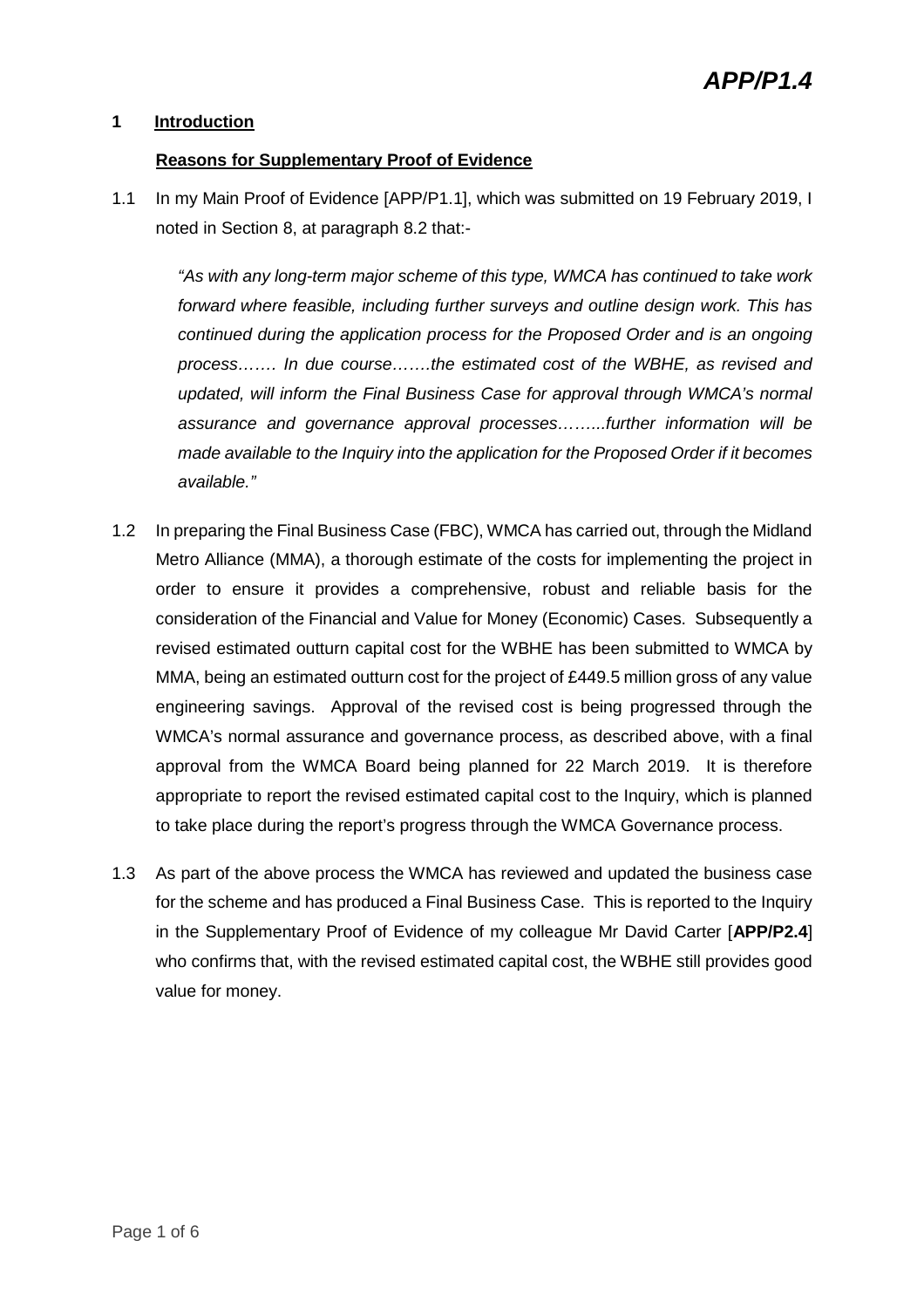#### **Statement of Matters**

- 1.4 In this Supplementary Proof of Evidence therefore I update the Inquiry on issues related to the following matters in the Statement of Matters issued by the Secretary of State for Transport, being the matters about which the Secretary of State particularly wishes to be informed for the purposes of his consideration of this application [**GEN 3**]:-
	- 1 Justification for the Proposed Order;
	- 3 The anticipated benefits of the scheme, having regard to the criteria for justifying powers in paragraphs 12 to 15 of the Ministry of Housing, Communities and Local Government Guidance, as amended; and
	- 5c Availability of Funding.

#### **Witness Declaration**

1.5 The evidence I shall give is true, given in good faith and represents my professional opinion regarding the merits of the Order proposal and I have carried out my assessment in accordance with the Code of Professional Conduct of the Institution of Civil Engineers.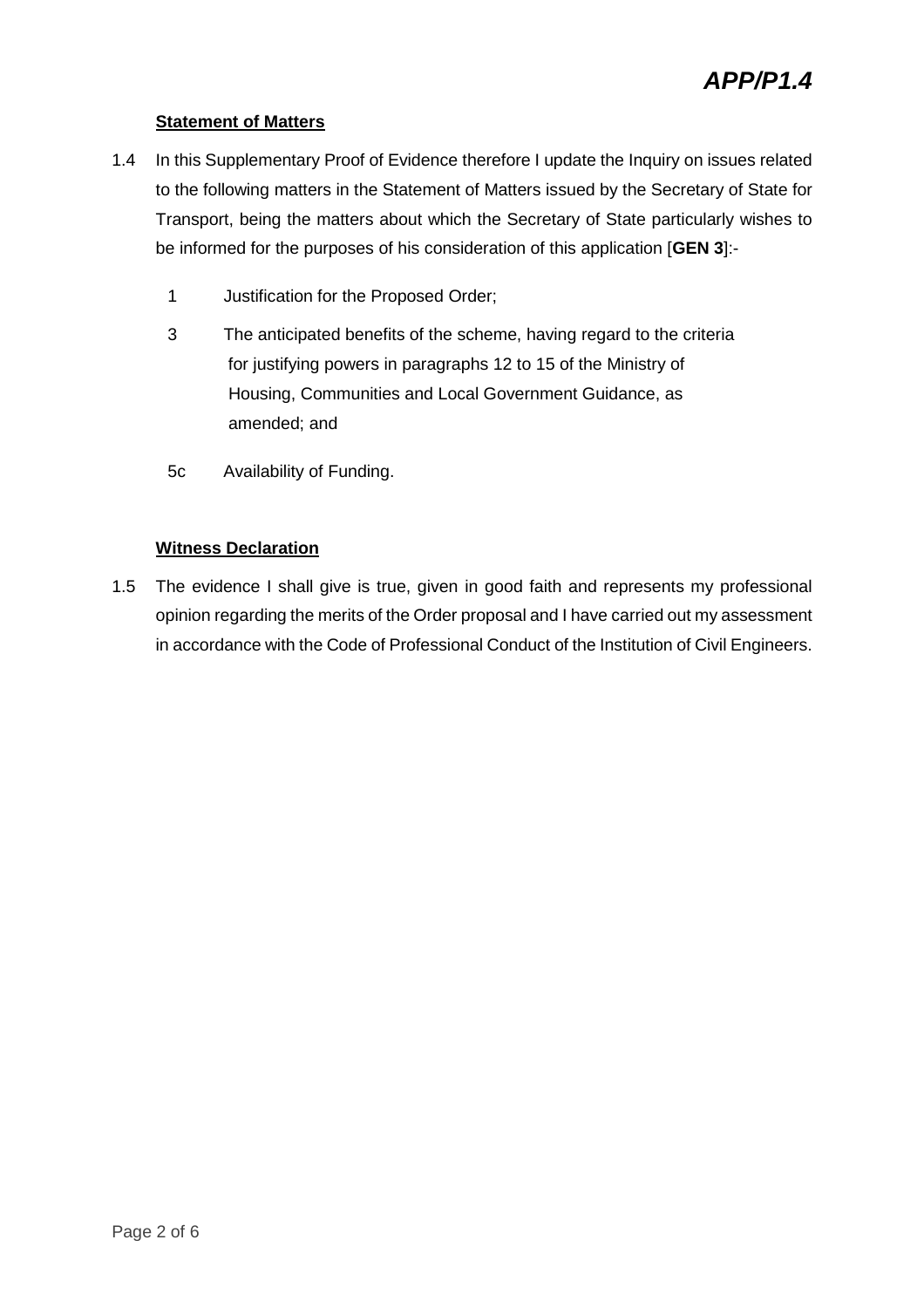#### **2 Estimated Capital Cost and Funding**

- 2.1 In preparing the FBC, WMCA has carried out, through the Midland Metro Alliance, a thorough estimate of the costs for implementing the project in order to ensure it provides a comprehensive, robust and reliable basis for the consideration of the Financial and Value for Money (Economic) Cases. The estimated capital cost for the extension, net of any value engineering savings, is £449.5 million.
- 2.2 The Funding Statement [WBHE/A6] described WMCA's proposals for funding the costs of implementing the WBHE and estimates the outturn cost for the WBHE, including forecast inflation, to be £343.6 million. This is now required to be updated to confirm that funding is available to cover the revised scheme cost of £449.5 million.
- 2.3 As I note in paragraph 1.2 of this Proof of Evidence, this revised cost, together with the Final Business Case, forms the basis for further reporting in accordance with the WMCA's governance processes. This will seek approval via the WMCA Investment Board, meeting on 11 March 2019, and the main WMCA Board meeting on 22 March 2019. A copy of the published Investment Board report is included to this Proof of Evidence as my Appendix 1. This sets out the funding proposals for the WBHE, together with other items of programme expenditure relating to the expansion of the West Midlands Metro, and I summarise this below in respect of the WBHE.
- 2.4 The WBHE will be funded from the following sources:-
	- Black Country Local Enterprise Board Local Growth Funding
	- Central Government Grant
	- WMCA Contribution (HS2 Connectivity Package)
	- Prudential Borrowing
- 2.5 The funding of the revised estimated outturn costs of the WBHE, shown below in Table 2.1 below. The various elements of funding are explained in the report.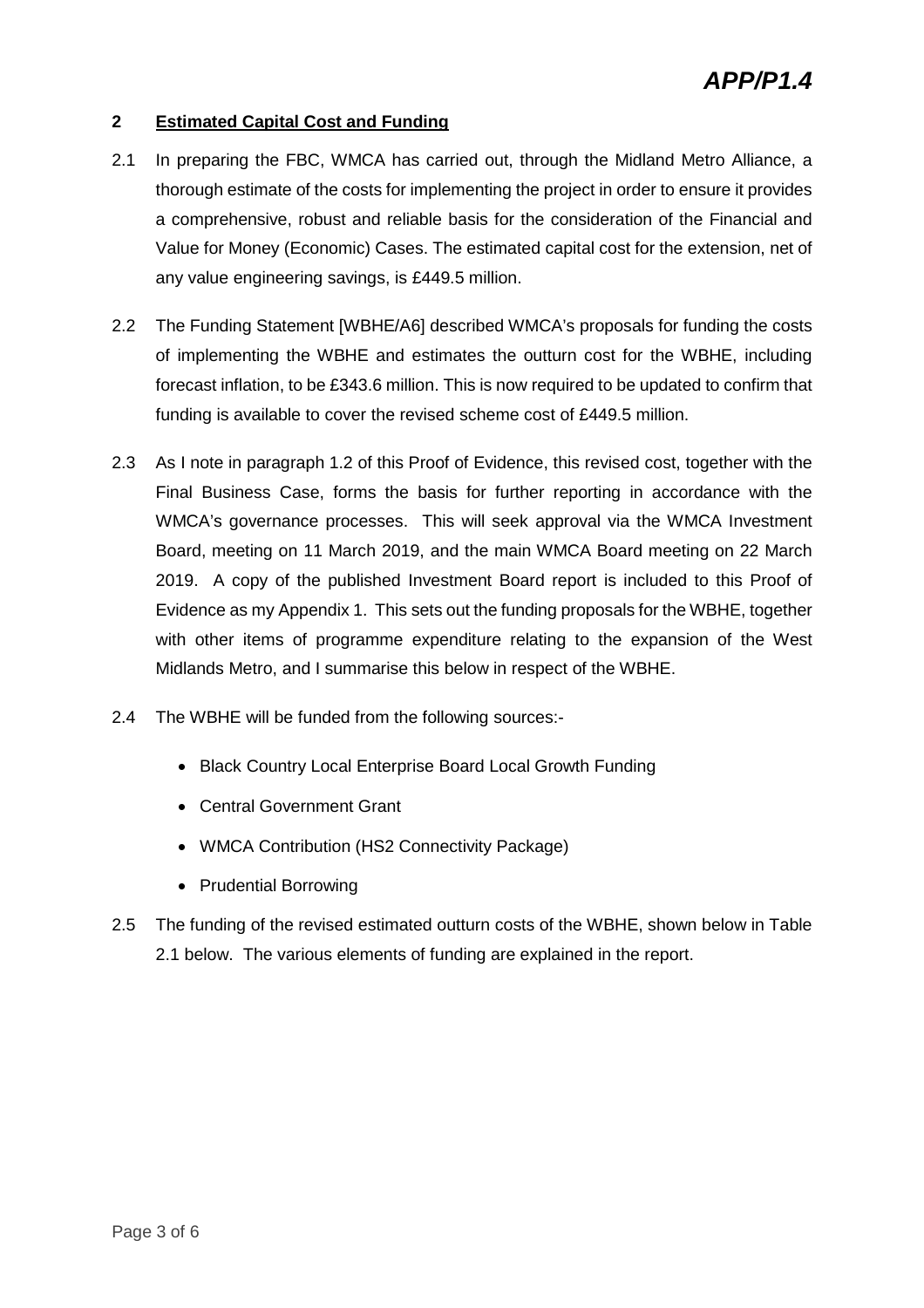#### **Table 2.1: Annual Funding Requirements (£M)**

|                                     | £m                 |         |         |         |         |         |         |       |
|-------------------------------------|--------------------|---------|---------|---------|---------|---------|---------|-------|
|                                     | Actuals to<br>date | 2018/19 | 2019/20 | 2020/21 | 2021/22 | 2022/23 | 2023/24 | Total |
| <b>Estimated Capital Cost (QCE)</b> | 7.4                | 13.4    | 37.1    | 92.0    | 105.0   | 114.4   | 80.2    | 449.5 |
| Funded by:                          |                    |         |         |         |         |         |         |       |
| <b>BCLGF</b>                        | 0.4                |         |         |         |         |         |         | 0.4   |
| Government funding                  | 7.0                | 13.4    | 37.1    | 65.1    | 82.5    | 2.0     |         | 207.0 |
| <b>WMCA</b> contribution            |                    |         |         | 26.9    | 22.5    | 53.6    |         | 103.0 |
| Prudential borrowing                |                    |         |         |         |         | 58.9    | 80.2    | 139.1 |
| <b>Total</b>                        | 7.0                | 13.4    | 37.1    | 92.0    | 105.0   | 114.5   | 80.2    | 449.5 |

2.6 WMCA Board approval of the funding package on 22 March 2019 as set out in the Investment Board report at Appendix 1, will fully fund the WBHE.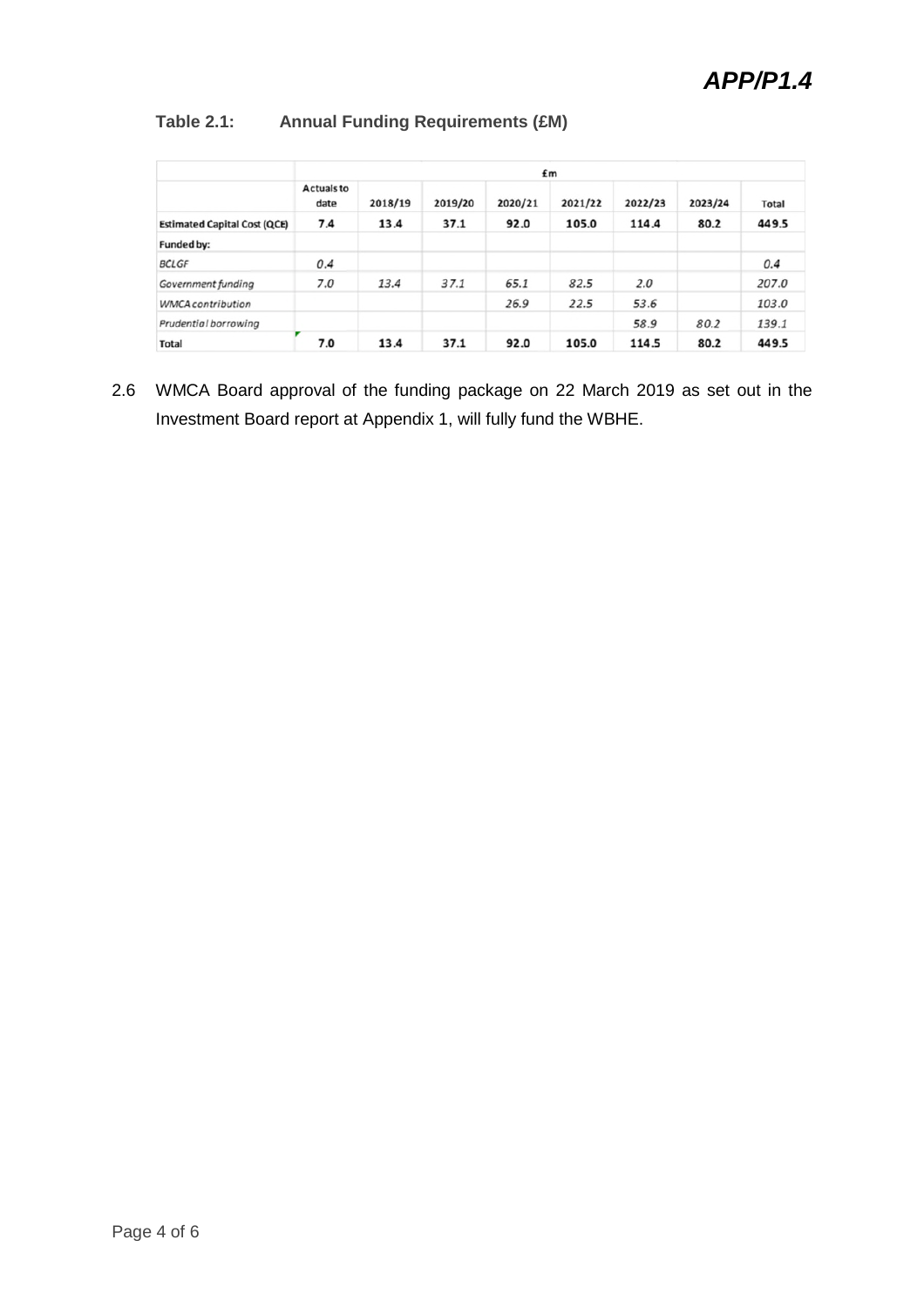#### **3 Business Case**

- 3.1 My colleague Mr David Carter explains the approach that has been taken in updating the Outline Business Case to the FBC stage in his Supplementary Proof of Evidence [**APP/P2.4**]. The FBC has been prepared to obtain funding approval through approval through the WMCA's normal assurance and governance approval processes.
- 3.2 The Final Business Case confirms that, with the revised capital cost outlined in section 2 of this Proof of Evidence, the WBHE continues to provide high value for money, with a Benefit to Cost ratio of 2.03:1. This demonstrates that there remains a compelling case in the public interest to justify conferring on WCMA powers to compulsorily acquire and use land for the purposes of the scheme, as set out in Section 5 of the WMCA Statement of Case [**WBHE/F5**], "The Case for the Order".